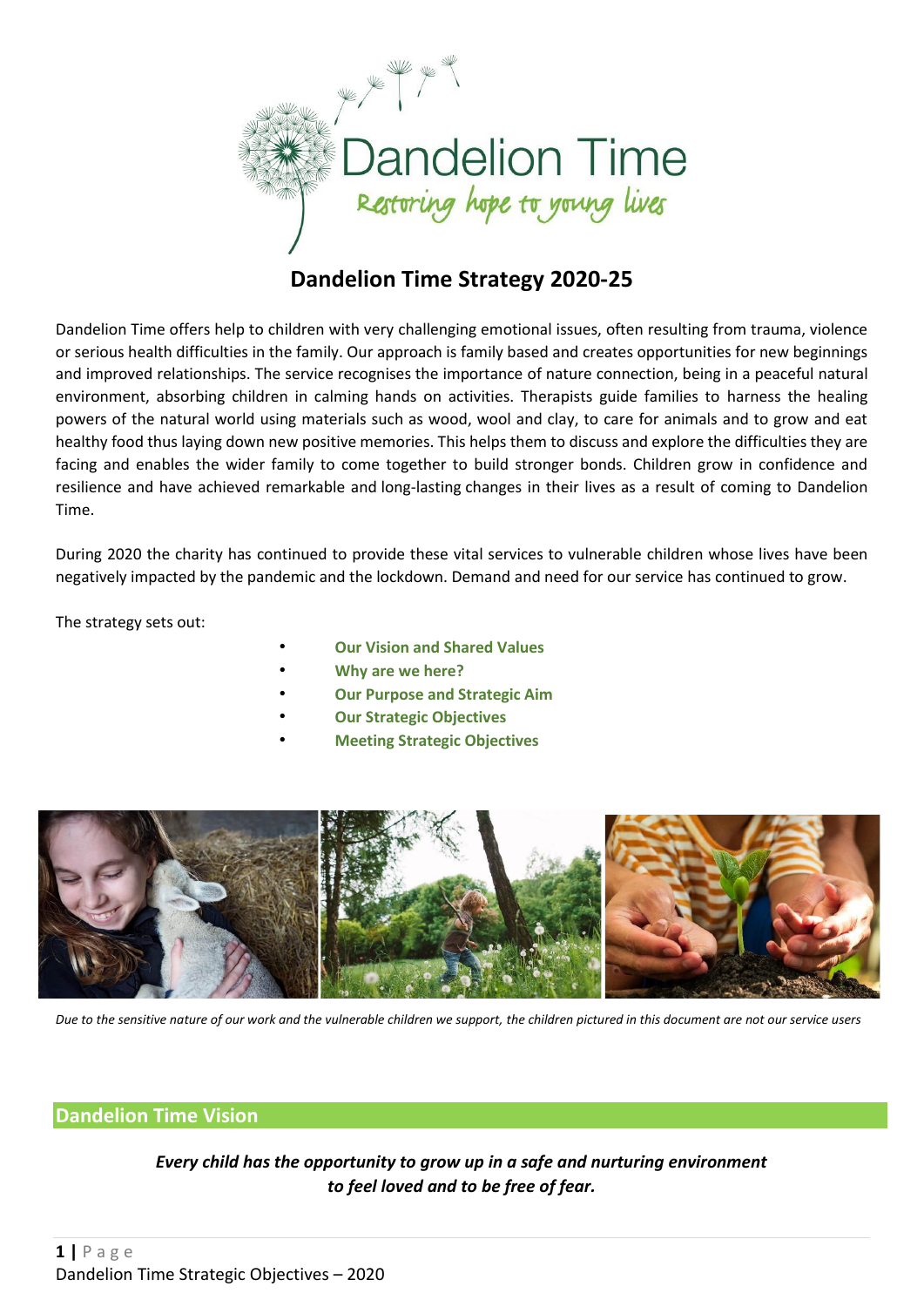## **Shared Values**

- 1. We put the child at the centre of every decision we make
- 2. We uphold mutual respect in all relationships.
- 3. We value our interdependence with the natural world
- 4. We put nature at the heart of our work

#### **Principles Underpinning our Work**

- 1. We work with children and families to shape their own future
- 2. We provide a safe non-judgemental space
- 3. We develop our work in the light of current therapeutic, systemic and ecological thinking
- 4. We strive to achieve the highest quality in everything we do
- 5. We serve and are supported by our local communities
- 6. We recognise that mental health and healing require good physical health underpinned by activity and nutrition
- 7. We are a learning organisation, continually striving to improve

#### **Why are we here?**

The Children's Commissioner [1] estimates that 2.3 million children in England are at risk from living within vulnerable family settings. Of these, 70% do not currently have access to appropriate help, leading to an increase in mental health difficulties.

Due to the strain on welfare and mental health services which have increased markedly due to the pandemic, many vulnerable children are left without the guidance and support required to help prevent permanent school exclusion, family breakdown or permanent mental health challenges.

Dandelion Time offers early support for these children who have been affected by experiences of abuse, trauma and neglect. With a long history of successful engagement with children and their families, Dandelion Time generates lasting improvements many lives. It has developed a non-medical systemic therapeutic model that addresses the cycle of abuse and neglect. Children and families work experientially with the natural world and crafts to heal relationships and develop skills and confidence.

#### **Purpose and Strategic Aim**

To deliver sustainable change for vulnerable children and their families using a relational therapeutic approach and the healing potential of the natural world

Our strategic aim is to be a beacon spearheading change in the way our services for children relate to the world around them.

#### **Our Strategic Objectives**

To develop a detailed plan to replicate and disseminate our model effectively across the country, which will **include as early steps:**

- To significantly increase the number of children and families attending Dandelion Time
- To increase geographical reach influence and impact